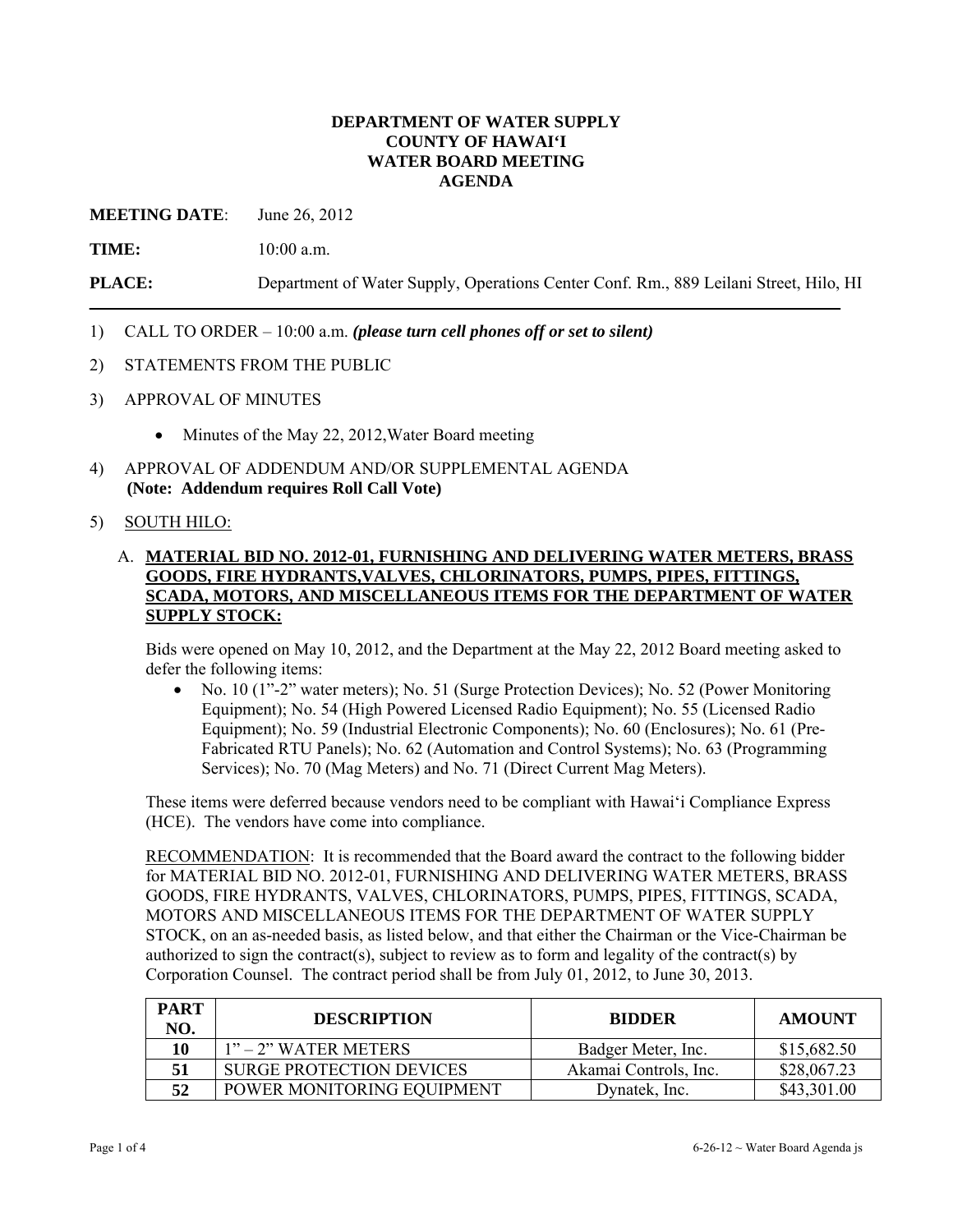| 54 | HIGH POWERED LICENSED RADIO<br><b>EQUIPMENT</b> | Akamai Controls, Inc.      | \$2,615.61   |
|----|-------------------------------------------------|----------------------------|--------------|
| 55 | LICENSED RADIO EQUIPMENT                        | Akamai Controls, Inc.      | \$44,000.00  |
| 59 | INDUSTRIAL ELECTRONIC<br><b>COMPONENTS</b>      | Dynatek, Inc.              | \$18,284.50  |
| 60 | <b>ENCLOSURES</b>                               | Akamai Controls, Inc.      | \$104,010.01 |
| 61 | PRE-FABRICATED RTU PANELS                       | Dynatek, Inc.              | \$41,885.00  |
| 62 | <b>AUTOMATION AND CONTROL</b><br><b>SYSTEMS</b> | Control Systems West, Inc. | \$49,884.35  |
| 63 | PROGRAMMING SERVICES                            | Dynatek, Inc.              | \$749.00     |
| 70 | <b>MAG METERS</b>                               | Akamai Controls, LLC       | \$228,988.12 |
| 71 | DIRECT CURRENT MAG METERS                       | Akamai Controls, LLC       | \$194,671.26 |

## 6) MISCELLANEOUS:

# A. **DEDICATION OF WATER SYSTEMS**:

The Department received the following documents for action by the Water Board. The water systems have been constructed in accordance with the Department's standards and are in acceptable condition for dedication.

## **1. LICENSE NO. 764**

 *(This item was deferred from the May 22, 2012, Board meeting.)*  (Non-Exclusive Right) (Benefit (B) Lālāmilo Offsite Water Systems and New Lālāmilo 1.0 MG Reservoir Licensor: State of Hawai'i, Department of Hawaiian Home Lands Tax Map Key: (3) 6-6-001:077 portion Final Inspection Date: *TBA* Water System Cost: *TBA*

RECOMMENDATION: It is recommended that the Water Board accept these documents subject to the approval of the Corporation Counsel, and that either the Chairperson or the Vice-Chairperson be authorized to sign the documents.

### B. **WATER HAULING BID NO. 2012-06, PRICE AGREEMENT TO PROVIDE WATER HAULING SERVICES TO VARIOUS LOCATIONS ISLAND-WIDE (ON AN AS-NEEDED BASIS) FOR THE DEPARTMENT OF WATER SUPPLY, DISTRICTS – ENTIRE ISLAND:**

Bids were opened on May 9, 2012, and the Department at the May 22, 2012, Board meeting asked that this Item be deferred. This was deferred because vendors need to be compliant with Hawai'i Compliance Express (HCE); the vendor has come into compliance.

### **1. Carnor Sumida dba ACR Water Hauling**

| 4,000-, 4,200- and 5,000-gallon water trucks (price for all districts): |             |
|-------------------------------------------------------------------------|-------------|
| Regular Hours                                                           | \$85.35/hr. |
| Overtime Hours                                                          | \$97.09/hr. |

RECOMMENDATION: It is recommended that the Board approve the price agreement for WATER HAULING BID NO. 2012-06, PRICE AGREEMENT TO PROVIDE WATER HAULING SERVICES TO VARIOUS LOCATIONS ISLAND-WIDE (ON AN AS-NEEDED BASIS) FOR THE DEPARTMENT OF WATER SUPPLY to **Carnor Sumida dba ACR Water Hauling**, at the prices listed above, and that either the Chairperson or the Vice-Chairperson be authorized to sign the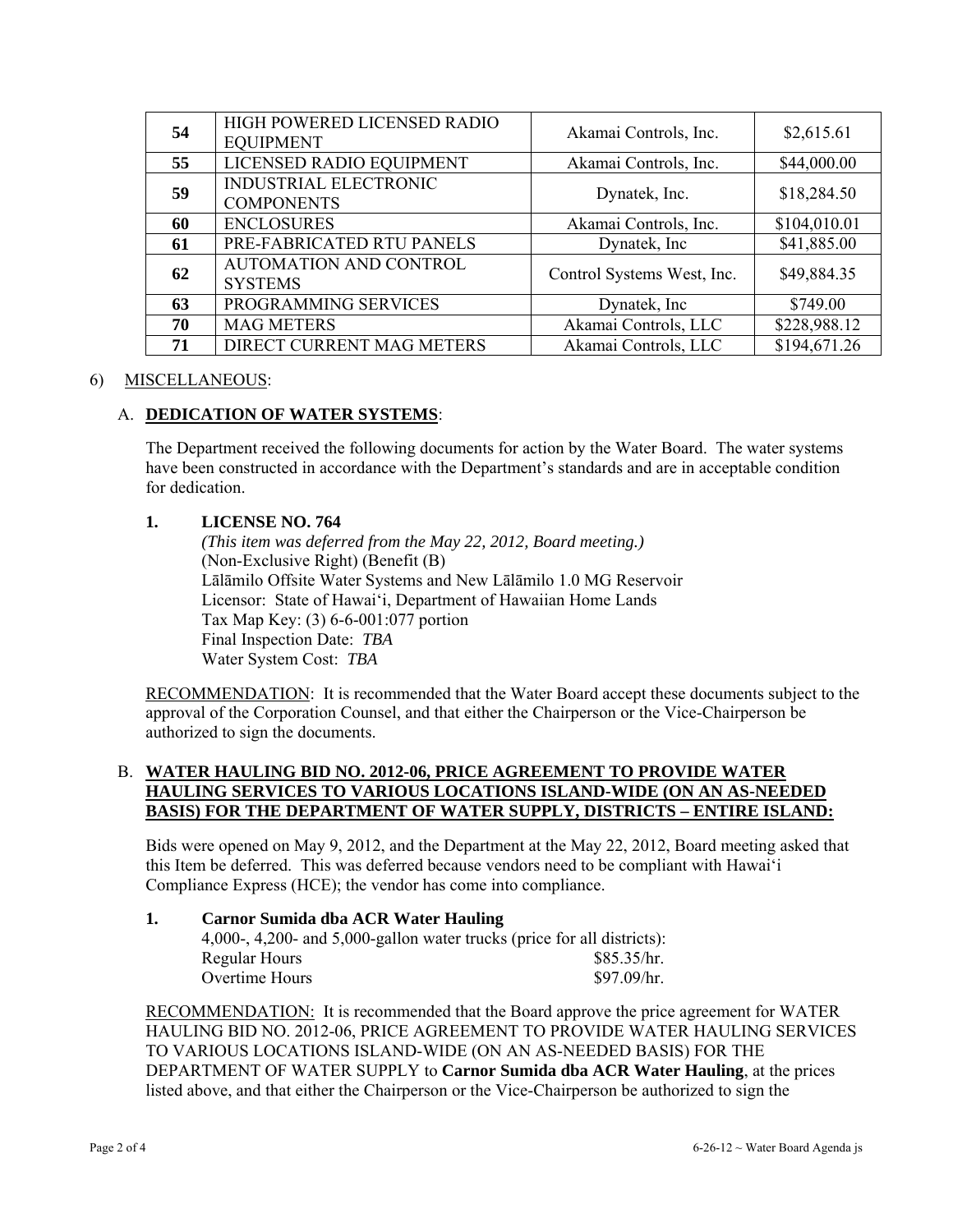contract(s), subject to review as to form and legality of the contract(s) by Corporation Counsel. The price agreement shall be from July 1, 2012 to June 30, 2014.

# C. **AD HOC FINANCE COMMITTEE REPORT:**

The Water Board's Ad Hoc Finance Committee Chairperson, Mr. Art Taniguchi, has been investigating the three focus areas (DWS's policies on credit card use, cash control and vehicle take-home), which encompass the scope of the Committee's work. At this meeting, the Committee may do the following:

 Discussion of DWS's cash handling procedures and proposed changes. Discussion may include a possible switchover to Oahu's billing system.

# D. **DISCUSSION REGARDING SECTION 3-10 OF THE DWS' RULES AND REGULATIONS REGARDING METER TESTS AND ADJUSTMENTS OF BILLS:**

Discussion will be held regarding DWS's Rule 3-10 on meter tests and adjustment of bills, and whether the Board is inclined to amend said rule.

## E. **CESSATION OF ABNORMAL READING NOTICES:**

### *(This Item was deferred from the 5-22-12 Water Board meeting.)*

The Department is looking for ways to streamline customer service procedures, and to utilize personnel more effectively. One of the areas identified as time-consuming for DWS's meter readers is the manual preparation and mailing of high-reading notices to customers. The meter readers send out approximately 750 of these notices every month, equivalent to approximately 62 man-hours, at a cost of approximately \$1,750.00 per month. By contrast, DWS processes an average of 80 leakage adjustment applications per month, or approximately 11% of the number of notices DWS issues. It turns out that most customers contact the Department after receiving a high water **bill** -- instead of a high-reading notice. High-reading notices are only generated when meters are read every two months, so if a leak were to occur right *after* a meter is read, the earliest that DWS would be able to send the customer a high reading notice would be two months *later,* when the meter was read again.

DWS believes that meter readers' time would be better spent investigating zero-consumption meter readings, which are a symptom of meter failure and a possible source of significant revenue loss. Approximately 10% of meter readings fall into this category, but DWS does not have the manpower to investigate these occurrences. Meanwhile, DWS also needs to increase automatic meter reading (AMR) meter site maintenance, so that meters can continue to be located.

Although DWS's plan is to eliminate the use of high-reading notices, the Department plans to continue notifying customers with extremely high consumption and/or obvious meter issues, by calling them directly and/or leaving a high reading tag at the property at the time the meter is read. DWS is also exploring the possibility of programming its billing system to print a special message on water bills alerting customers of unusually high consumption.

For discussion.

# F. **AD HOC COMMITTEE TO ESTABLISH WATER BOARD'S 2012-13 GOALS FOR THE ADMINISTRATION:**

The Department's drafts of its Goals and Strategic Initiatives and Tactics Table, for discussion and possible action.

### G. **DISCUSSION OF DRAFT FY2013 EVALUATION FORM:**

For discussion and possible action.